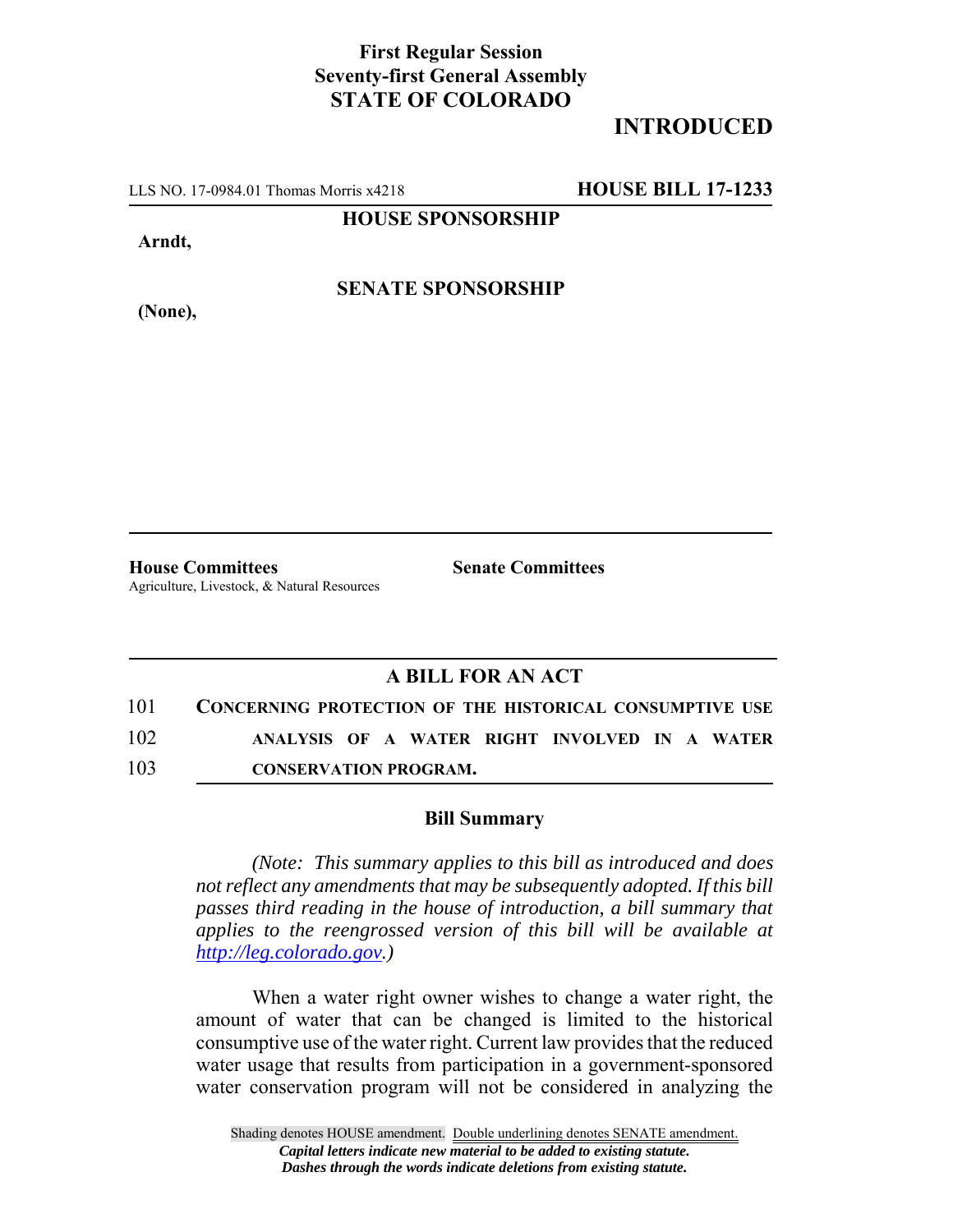historical consumptive use of the water right, but only in water divisions 4, 5, or 6. The bill applies this rule statewide, includes water conservation pilot programs, and limits state agencies that can approve a water conservation program to only those that have explicit statutory jurisdiction over water conservation or water rights.

| $\mathbf{1}$   | Be it enacted by the General Assembly of the State of Colorado:                          |
|----------------|------------------------------------------------------------------------------------------|
| $\overline{2}$ | SECTION 1. In Colorado Revised Statutes, 37-92-305, amend                                |
| 3              | $(3)(c)$ as follows:                                                                     |
| $\overline{4}$ | 37-92-305. Standards with respect to rulings of the referee and                          |
| 5              | decisions of the water judge - definitions. $(3)$ (c) In determining the                 |
| 6              | amount of historical consumptive use for a water right, in division 4, 5,                |
| 7              | $\overline{or}$ 6, the water judge shall not consider any decrease in use resulting from |
| 8              | the following:                                                                           |
| 9              | (I) The land on which the water from the water right has been                            |
| 10             | historically applied is enrolled under a federal land conservation program;              |
| 11             | or                                                                                       |
| 12             | (II) The nonuse or decrease in use of the water from the water                           |
| 13             | right by its owner for a maximum of five years in any consecutive                        |
| 14             | ten-year period as a result of participation in:                                         |
| 15             | (A) A water conservation program, INCLUDING A PILOT PROGRAM,                             |
| 16             | approved IN ADVANCE by a state agency, water conservation district,                      |
| 17             | water district, water authority, or water conservancy district for lands that            |
| 18             | are within the entity's jurisdictional boundaries OR BY A STATE AGENCY                   |
| 19             | WITH EXPLICIT STATUTORY JURISDICTION OVER WATER CONSERVATION OR                          |
| 20             | <b>WATER RIGHTS;</b>                                                                     |
| 21             | (B) A water conservation program, INCLUDING A PILOT PROGRAM,                             |
| 22             | established through formal written action or ordinance by a water district,              |
|                |                                                                                          |